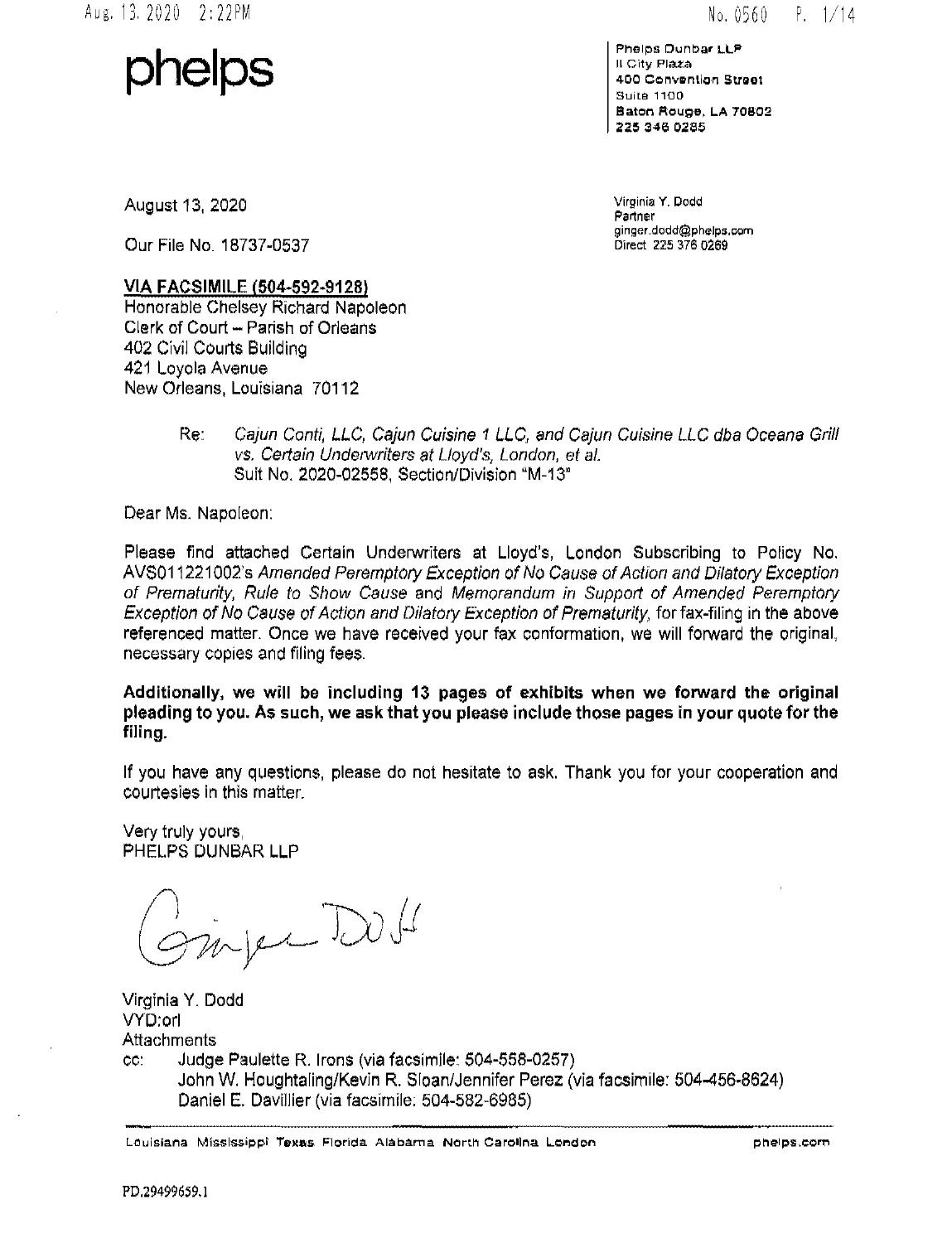#### **CIVIL DISTRICT COURT FOR THE PARISH OF ORLEANS**

#### **STATE OF LOUISIANA**

#### **NUMBER 2020-02558** SECTION "M-13"

## **CAJUN CONTI LLC, CAJUN CUISINE 1 LLC, AND CAJUN CUISINE LLC d/b/a OCEANA GRILL**

## **VERSUS**

#### **CERTAIN UNDERWRITERS AT LLOYD'S, LONDON, ET AL.**

**FILED:** \_\_\_\_\_\_\_ \_

## **DEPUTY CLERK**

## **AMENDED PEREMPTORY EXCEPTION OF NO CAUSE OF ACTION AND DILATORY EXCEPTION OF PREMATURITY**

NOW NTO COURT, through undersigned counsel, come defendants, Certain Underwriters at Lloyd's, London Subscribing to Policy No. AVS011221002 ("Underwriters"), who submit this Amended Peremptory Exception of No Cause of Action and Dilatory Exception of Prematurity ("Amended Exceptions") in light of Plaintiffs' First Supplemental and Amended Petition for Declaratory Judgment. Underwriters' exceptions are submitted pursuant La. C.C.P. art. 927(5) and La. C.C.P. art. 926(1).

I.

Underwriters previously filed Peremptory Exception of No Cause of Action, Dilatory Exception of Prematurity and Precautionary Declinatory Exception of Lis Pendens ("Original Exceptions"), for which the Rule to Show Cause was set for July 23, 2020. Those exceptions were fully briefed by both Underwriters and Plaintiffs.

2.

On July 22, 2020, Plaintiffs filed Plaintiffs' First Supplemental and Amended Petition for Declaratory Judgment ("Amended Petition"). By agreement, the Parties agreed to postpone the hearing on the Original Exceptions to allow Underwriters time to review the Amended Petition and modify the Original Exceptions as appropriate.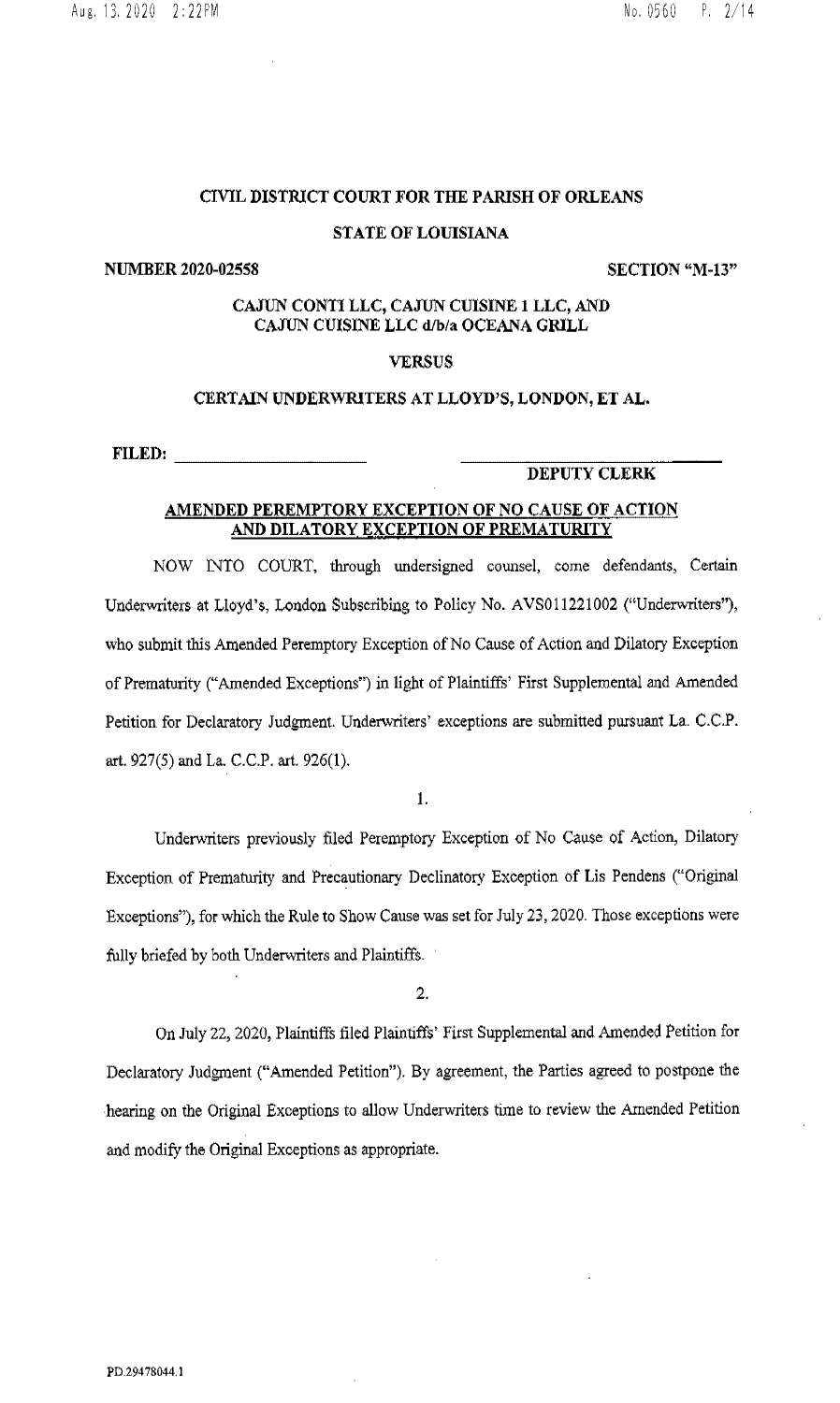3.

Underwriters have previously agreed the Precautionary Declinatory Exception of Lis Pendens is moot in light of Plaintiffs' amended complaint in another matter, *Cajun Conti LLC, Cajun Cuisine 1 LLC, and Cajun Cusinie LLC d/b/a Oceana Grill vs. Certain Underwriters at Lloyd's, London and Kenneth Jones,* Suit No. 2019-11354, Section 13, Civil District Court for the Parish of Orleans, State of Louisiana ("the Fire Suit").

**4.** 

Otherwise, Underwriters' position remains the same and, therefore, they re-assert their Peremptory Exception of No Cause of Action and Dilatory Exception of Prematurity.

WHEREFORE, Underwriters pray that their amended peremptory exception of no cause of action and/or dilatory exception of prematurity be granted and the claims against them be dismissed, with prejudice, with Plaintiffs to bear all costs.

Respectfully submitted,

**PHELPS DUNBAR** 

 $B_Y: \cup \cup \cup \cup \cup \cup$ 

Virginia Y. Dodd, Bar Roll No. 25275 Heather S. Duplantis, Bar Roll No. 30294 Kevin W. Welsh, Bar Roll No. 35380 II City Plaza 1400 Convention Street, Suite 1100 Baton Rouge, Louisiana 70802-5618 Telephone: 225-346-0285 Facsimile: 225-381-9197 Email: Ginger.Dodd@phelps.com Heather.Duplantis@phelps.com Kevin. Welsh@phelps.com

-and-

Allen Miller, Bar No. 26423 Thomas H. Peyton, Bar No. 32635 365 Canal Street, Suite 2000 New Orleans, Louisiana 70130-6534 Telephone: 504-566-1311 Facsimile: 504-568-9130 Email: Allen.Miller@phelps.com Thomas.Peyton@phelps.com

**ATTORNEYS FOR DEFENDANTS, CERTAIN UNDERWRITERS AT LLOYD'S, LONDON SUBSCRIBING TO POLICY NO. AVS011221002** 

PD.29478044. I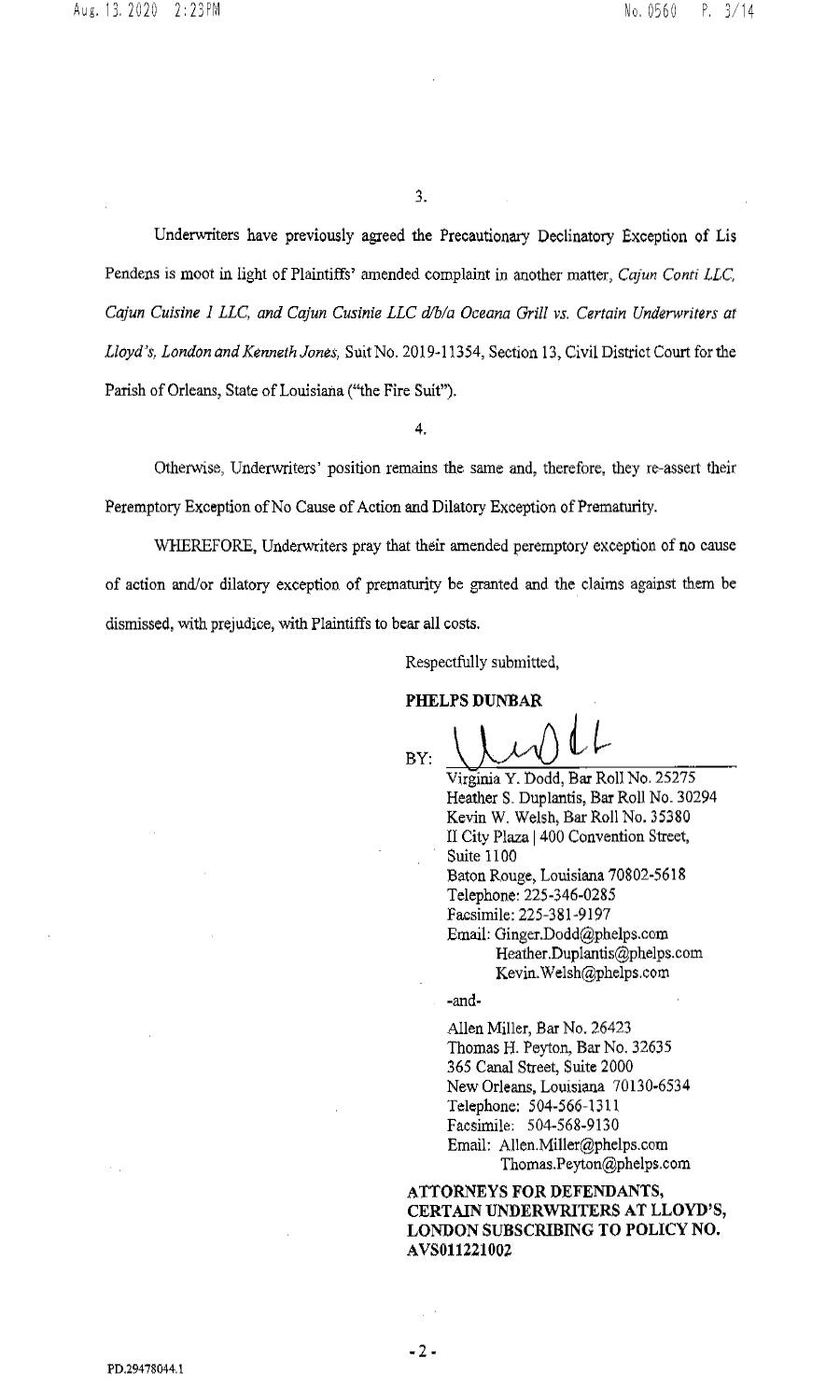## **CERTIFICATE OF SERVICE**

I hereby certify that I have on this day of 13th day of August, 2020, delivered a copy of the foregoing *Amended Peremptory Exception of No Cause of Action and Dilatory Exception of Prematurity* to all known counsel of record by United States Mail, proper postage prepaid, e-mail and/or facsimile.

 $\vert\vert$ 

Virginia Y. Dodd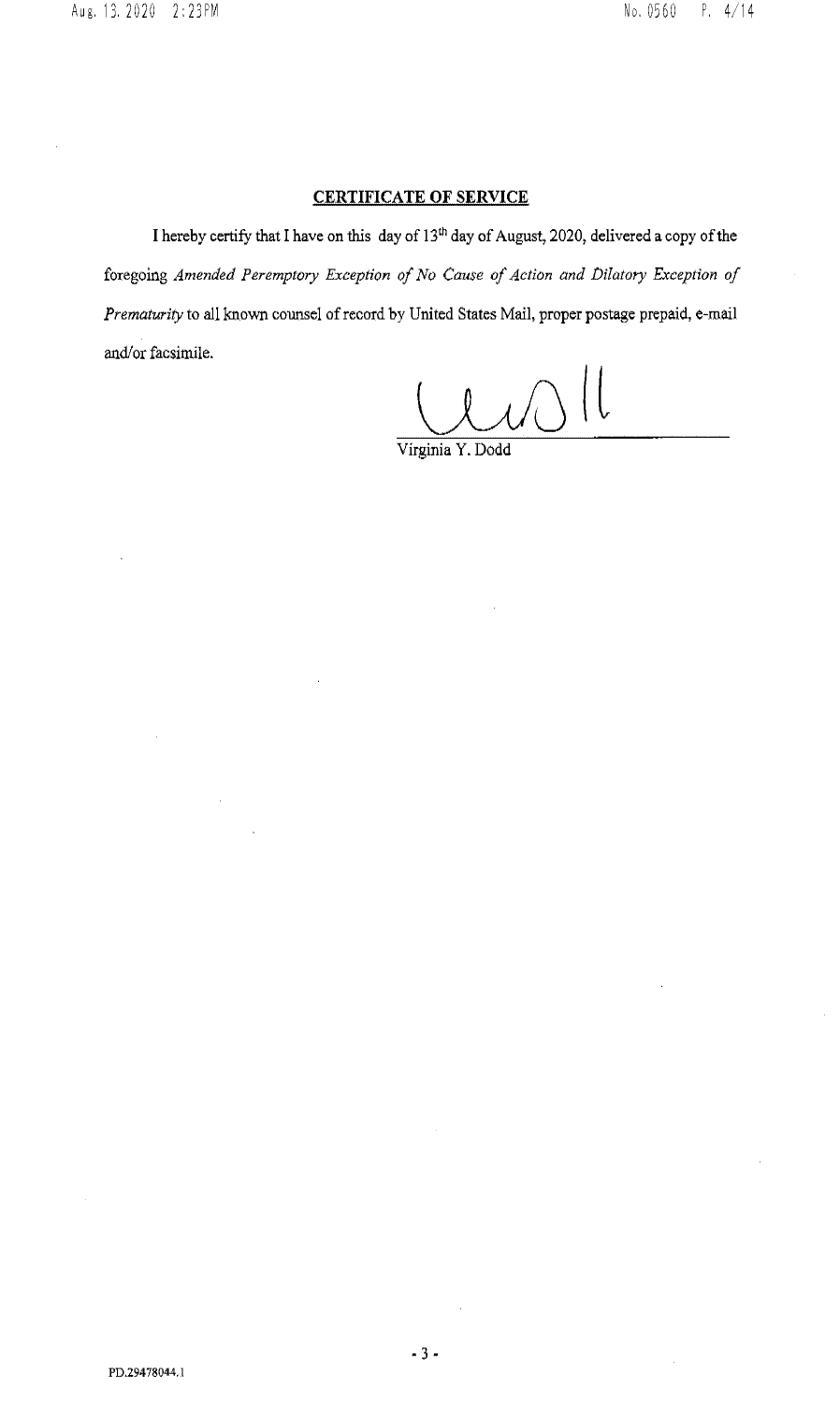## CIVIL DISTRICT COURT FOR THE PARISH OF ORLEANS

## STATE OF LOUISIANA

NUMBER 2020-02558 SECTION "M-13"

## CAJUN CONTI LLC, CAJUN CUISINE 1 LLC, AND CAJUN CUISINE LLC d/b/a OCEANA GRILL

## VERSUS

#### CERTAIN UNDERWRITERS AT LLOYD'S, LONDON, ET AL.

FILED: -------- DEPUTY CLERK

#### RULE TO SHOW CAUSE

Upon review of and consideration of the Amended Peremptory Exception of No Cause of Action, Dilatory Exception of Prematurity and Memorandum in Support thereto, filed on behalf of Defendants, Certain Underwriters at Lloyd's, London Subscribing to Policy No. AVS011221002;

IT IS HEREBY ORDERED that Plaintiffs, Cajun Conti LLC, Cajun Cuisine l LLC, and Cajun Cuisine LLC d/b/a Oceana Grill appear before this Honorable Court on the 20th day of August, 2020 at 9:00 o'clock a.m. and show cause why the Peremptory Exception of No Cause of Action, Dilatory Exception of Prematurity and Precautionary Declinatory Exception of Lis Pendens should not be maintained/granted.

Signed this the \_\_\_\_\_ day of \_\_\_\_\_\_\_\_\_\_\_\_\_\_\_\_\_\_\_\_\_, 2020 in New Orleans, Louisiana.

Honorable Paulette R. Irons Judge, Civil District Court of Orleans Parish

## [SERVICE INFORMATION ON FOLLOWING PAGE]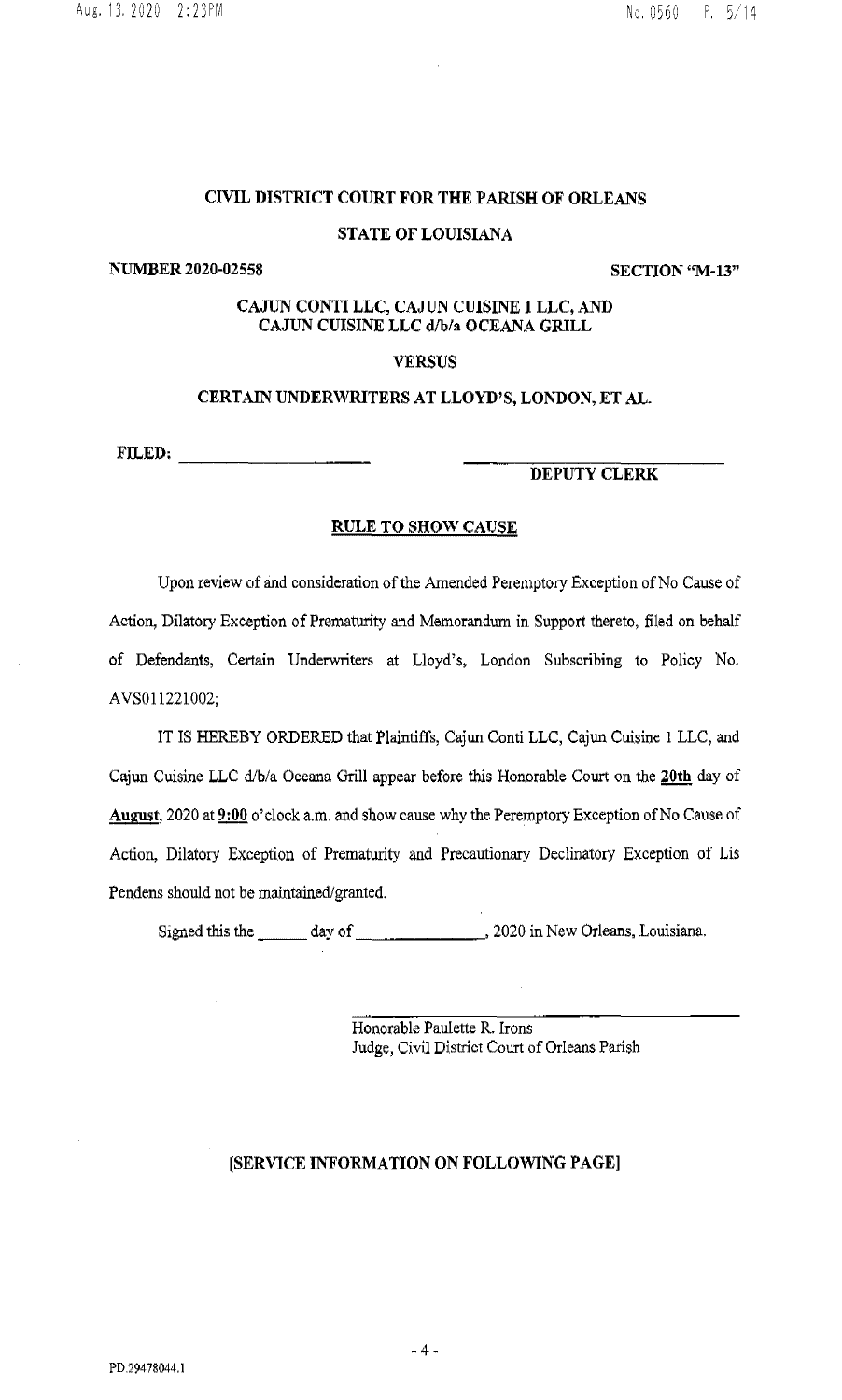## **PLEASE SERVE AMENDED PEREMPTORY EXCEPTIONS OF NO CAUSE OF ACTION AND DILATORY EXCEPTION OF PREMATURITY, MEMORANDUM IN SUPPORT THEREOF, AND RULE TO SHOW CAUSE ON:**

Plaintiffs,

Cajun Conti LLC, Cajun Cuisine 1 LLC, and Cajun Cuisine LLC d/b/a Oceana Grill Through their Counsel of Record as follows:

John W. Houghtaling, II Jennifer Perez Kevin Sloan GAUTHIER MURPHY & HOUGHTALING, LLC 3500 N. Hullen Street Metairie, Louisiana 70002

And

Daniel E. Davillier DAVILLIER LAW GROUP, LLC 935 Gravier Street, Suite 1702 New Orleans, Louisiana 70112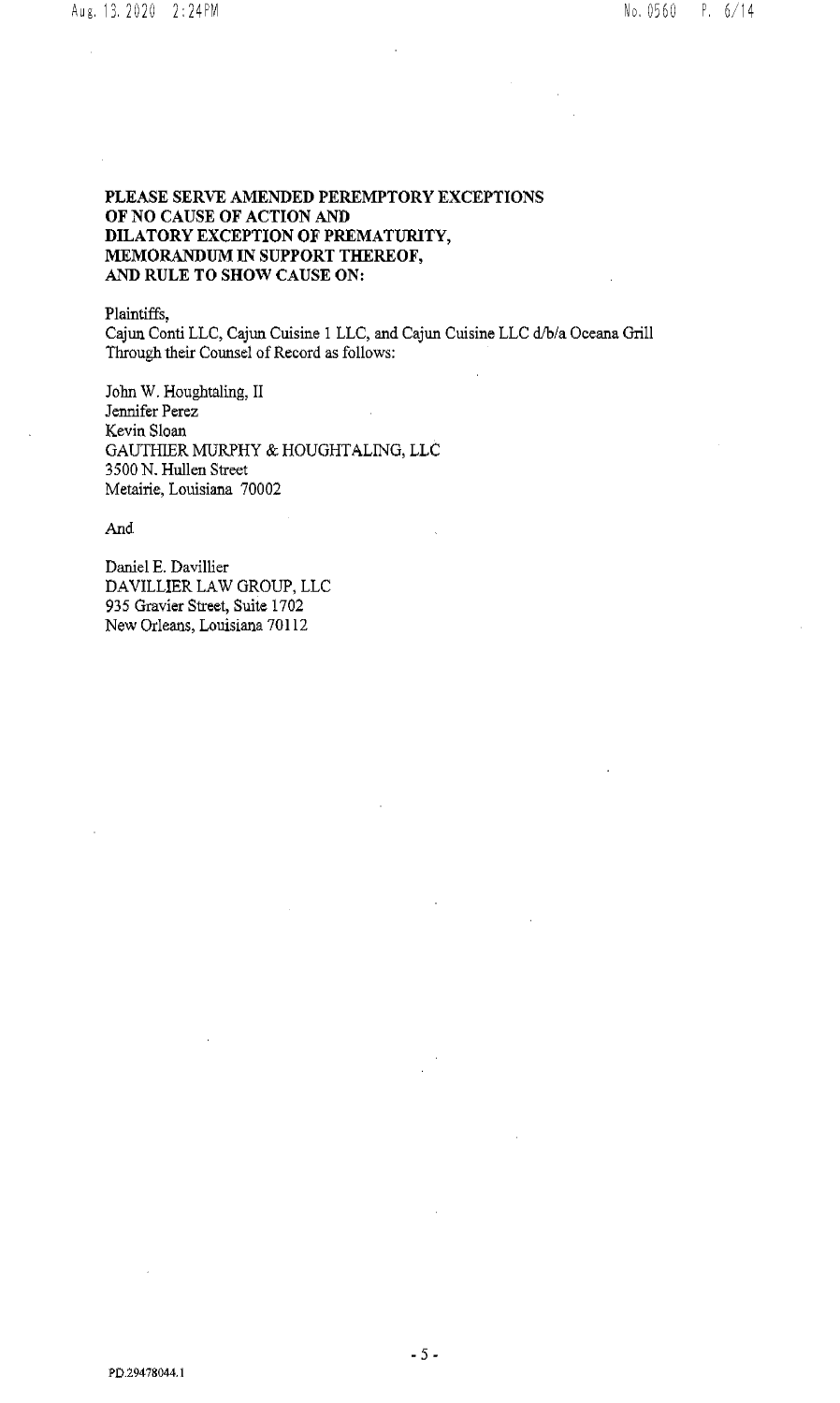#### **CIVIL DISTRICT COURT FOR THE PARISH OF ORLEANS**

#### **STATE OF LOUISIANA**

#### **NUMBER 2020-02558** SECTION/DIVISION "M-13"

#### **CAJUN CONTI LLC, CAJUN CUISINE 1 LLC, AND CAJUN CUISINE LLC D/B/A OCEANA GRILL**

#### **VERSUS**

#### **CERTAIN UNDERWRITERS AT LLOYD'S, LONDON, ET AL.**

**FILED:** ....,---------

#### **DEPUTY CLERK**

# **MEMORANDUM IN SUPPORT OF AMENDED PEREMPTORY EXCEPTION OF NO CAUSE OF ACTION AND DILATORY EXCEPTION OF PREMATURITY**

## **MAY IT PLEASE THE COURT:**

Defendants, Certain Underwriters at Lloyd's, London Subscribing to Policy No. AVS011221002 ("Underwriters"), submit this Memorandum in Support of Amended Peremptory Exception ofNo Cause of Action and Declinatory Exception off Prematurity as to the claims filed against them by Cajun Conti, LLC, Cajun Cuisine 1, LLC, and Cajun Cuisine, LLC d/b/a Oceana Grill (collectively "Plaintiffs") in Plaintiffs' First Supplemental and Amended Petition for Declaratory Judgment ("Amended Petition").

#### **INTRODUCTORY STATEMENT**

As before, the Amended Petition seeks declaratory relief under a policy of property insurance for civil authority benefits arising out of the "novel coronavirus," also known as "SARS-CoV-2," and the disease the virus causes: COVID-19.<sup>1</sup> Further, despite amending their allegations, the Amended Petition still fails to state a cause of action against Underwriters and remains premature. The principal defect that existed before remains: a declaratory judgment action brought before the claim has been fully adjusted and a formal position taken by Underwriters such that a justiciable controversy is present.

Thus, the Amended Complaint must fall for the same reasons asserted by Underwriters in their previous exceptions. First, the Petition does not present a justiciable controversy (i.e., "an existing actual and substantial dispute, as distinguished from one that is merely hypothetical or abstract,  $\dots$ ")<sup>2</sup> and cannot be maintained because this Honorable Court lacks jurisdiction to decide abstract, hypothetical controversies, or render advisory opinions. Second, Plaintiffs' demand for a

<sup>&</sup>lt;sup>1</sup> For simplicity, the virus and the disease it causes will be referred to collectively as "COVID-19."<br><sup>2</sup> Abbott v. Parker, 259 La. 279, 249 So.2d 908, 918 (1971), appeal dismissed, 404 U.S. 931, 92 S.Ct. 281, 30 L.Ed.2 244 (1971).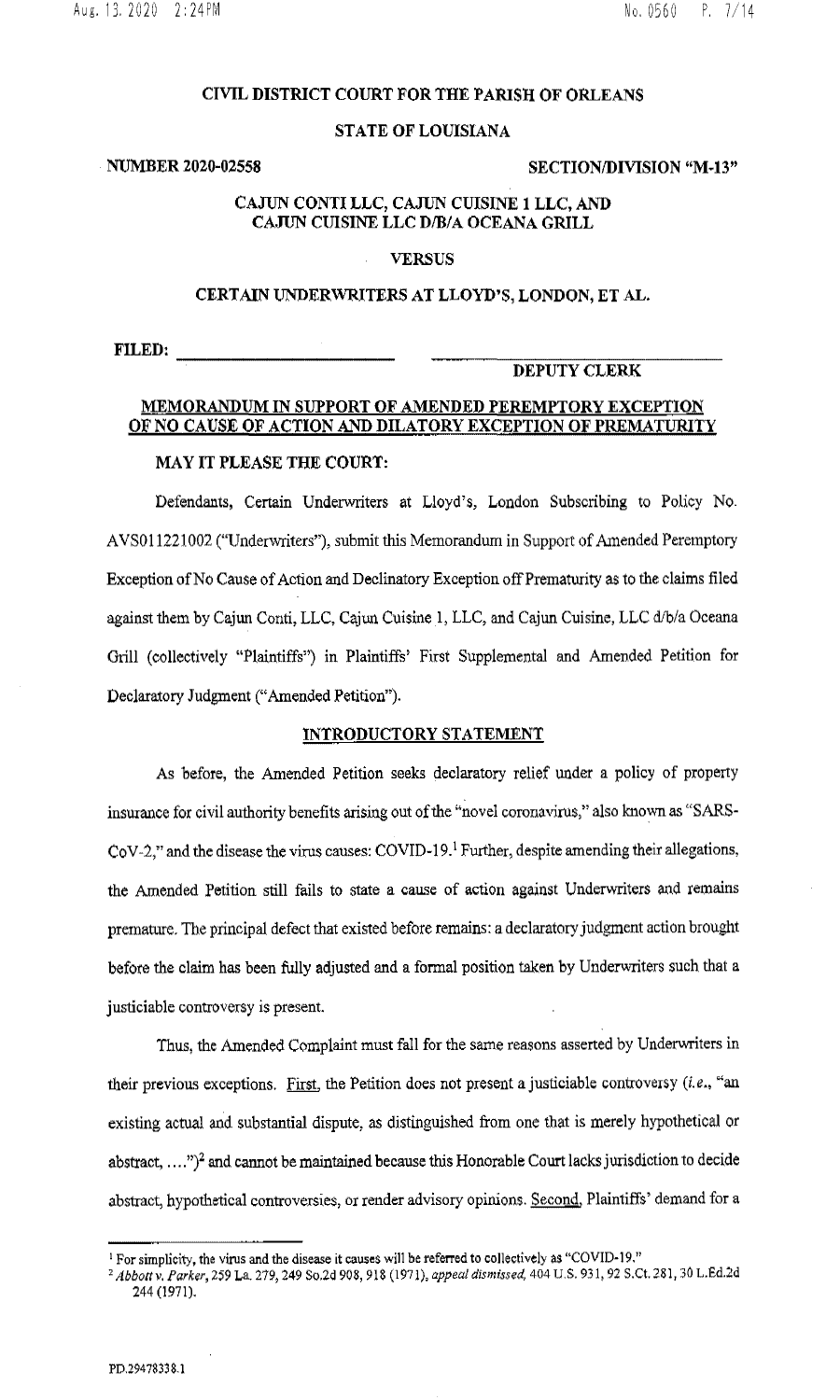declaration of rights under the Policy is premature and not ripe for adjudication because Plaintiffs filed this suit without first satisfying the loss reporting obligations imposed upon them under their insurance contract.

#### **ALLEGATIONS OF THE PETITION**

#### **The Original Petition**

On March 16, 2020, Plaintiffs filed the first known lawsuit to have been filed in the United States as a result of COVID-19.<sup>3</sup> Plaintiffs sued Underwriters, Governor John B. Edwards, and The State of Louisiana. As to Governor Edwards and The State of Louisiana, Plaintiffs sought a declaration as to whether certain governmental orders apply to Plaintiffs' restaurant business. Those defendants have since been dismissed.

As to Underwriters, Plaintiffs asked the Court to issue an advisory opinion on the scope of insurance coverage available for theoretical losses, which, at the time of filing, had neither been incurred by Plaintiffs nor even reported to Underwriters.

In response to these allegations, Underwriters filed certain exceptions, which were fully briefed and were set for hearing on July 23, 2020.

## **The Amended Petition**

On July 22, 2020, Plaintiffs filed the Amended Petition.<sup>4</sup> Despite being on notice of Underwriters' exceptions and the arguments raised therein, Plaintiffs' allegations remained largely the same.

1 ne additional allegations include anecdotal commentary with respect to SARS and a settlement with an unknown insurer respect to claims related to SARS.<sup>5</sup> This unrelated claim on an unrelated policy that resulted in a voluntary settlement is hardly dispositive of any of the issues here and does nothing to move *Plaintiffs'* claims. Likewise, neither does the reference to the following paragraphs with respect to the introduction of virus and pandemic exclusions in insurance policies. *<sup>6</sup>*

Indeed, the allegations with respect to this matter do not begin until Paragraph 15 of the Amended Complaint, wherein it is alleged Underwriters issued a policy of insurance to the Plaintiffs for certain property. Thereafter and through Paragraph 24, the Amended Petition makes allegations as to what Plaintiffs claim the Policy covers. Beginning at Paragraph 25 and through

<sup>3</sup>**Ex. '"A".** 

<sup>4</sup>**Ex. "B".** 

<sup>&</sup>lt;sup>5</sup> *Id.* at ¶¶8-9.

 $6$  *Id.* at  $\P$  10-14.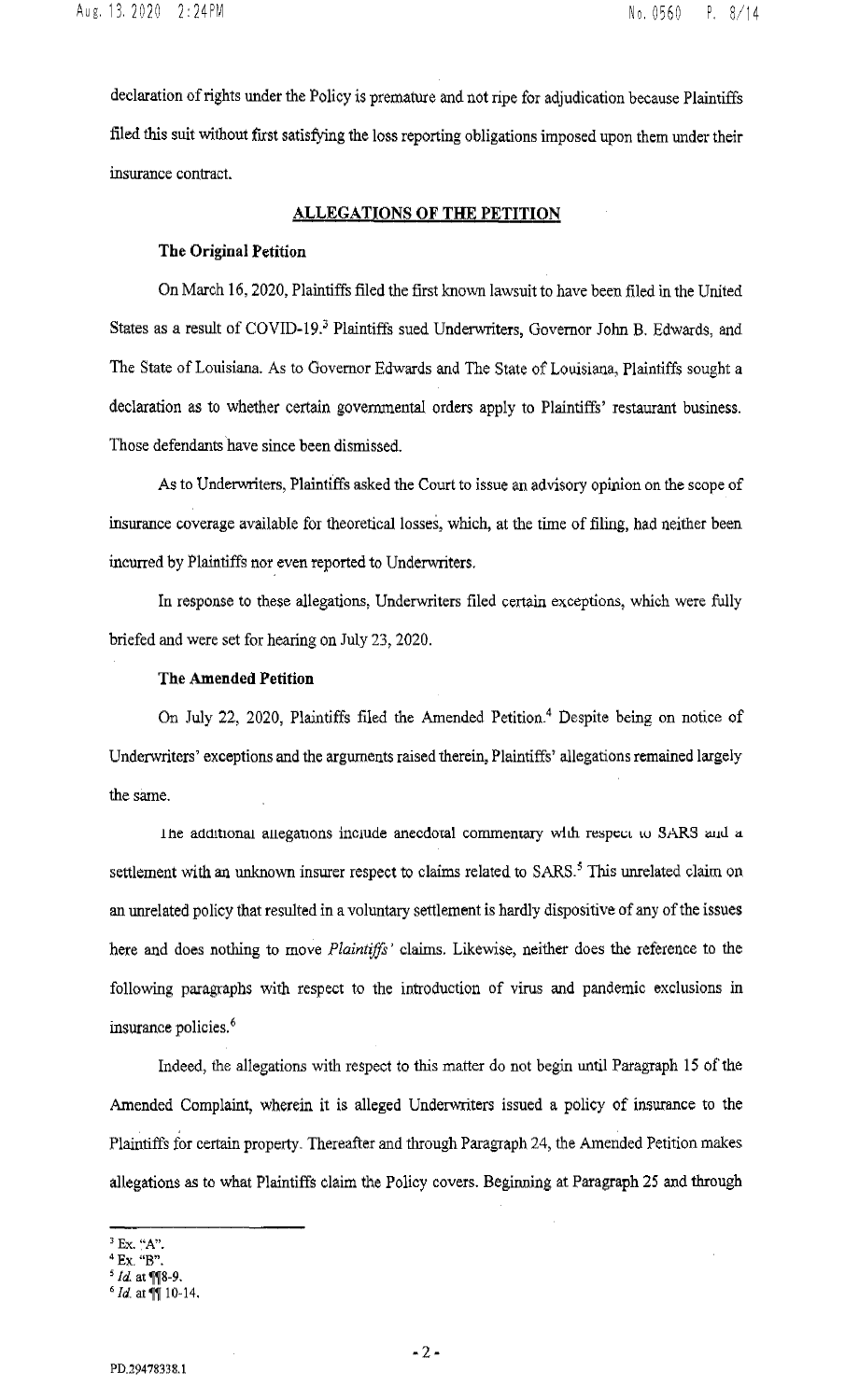Paragraph 29, Plaintiffs make certain assertions as to the impact of COVID-19 *generally.* Next, Plaintiffs make certain statements with respect to orders issued in Louisiana and New Orleans.<sup>7</sup> Plaintiffs revert back to general allegations with respect to property and property insurance in

Paragraphs 45-47, 51-53.

As to Underwriters, Plaintiffs can only allege the following:

- "... Lloyd's has accepted the policy premiums with no intention of providing any coverage due to direct physical loss and/or from a civil authority order shutdown due a virus or pandemic";
- ... "Lloyd's has denied hundreds of business interruption claims across the nation due to COVID-19 losses on policies without virus or pandemic exclusions *similar* to the plaintiffs' policy";
- "Lloyd's does not define the term 'physical loss' within the policy";
- "Under information and belief, Lloyd's believes 'physical loss' to be 'structural damage'';
- "In an effort to cease litigation, plaintiffs submitted a proposed consent judgment to Lloyd's, which provided that the policy extends business interruption coverage for COVID-19 losses as a result of civil authority order shutdown and dangerous property condition created by the virus' attachment to surfaces as recognized by Mayor Cantrell's Orders";
- "Lloyd's declined the proposed consent judgment"; and
- "COVID-19' s impact to plaintiffs' business is real and debilitating. As Lloyd's declines the extension of coverage under its policy, businesses throughout the French Quarter and our community are permanently closing its doors."

*!d.* at 43, 44, 49, 50, 54, 55, and 56 *(emphasis added).* 

## A. Whether the Petition Asserts a Justiciable Controversy Against Underwriters Is Determined Solely By the Facts Alleged in the Petition.

For this Honorable Court to be vested with jurisdiction, the Petition must present a justiciable controversy, *i.e.,* an existing and substantial dispute between parties with real adverse interests. Absent an actual dispute or controversy, the court cannot be "seized of jurisdiction in the first instance," and the Court lacks jurisdiction to entertain this action for declaratory relief. An exception of no cause of action tests whether the *Petition* asserts a justiciable controversy against Underwriters. No evidence may be introduced to support or controvert an exception of no cause of action, and the exception is triable on the face of the Petition alone. The sufficiency of Plaintiffs' cause of action therefore turns on whether they may properly seek declaratory judgment based solely on the facts alleged in the Petition.

 $71d$  at  $~11 - 38$ .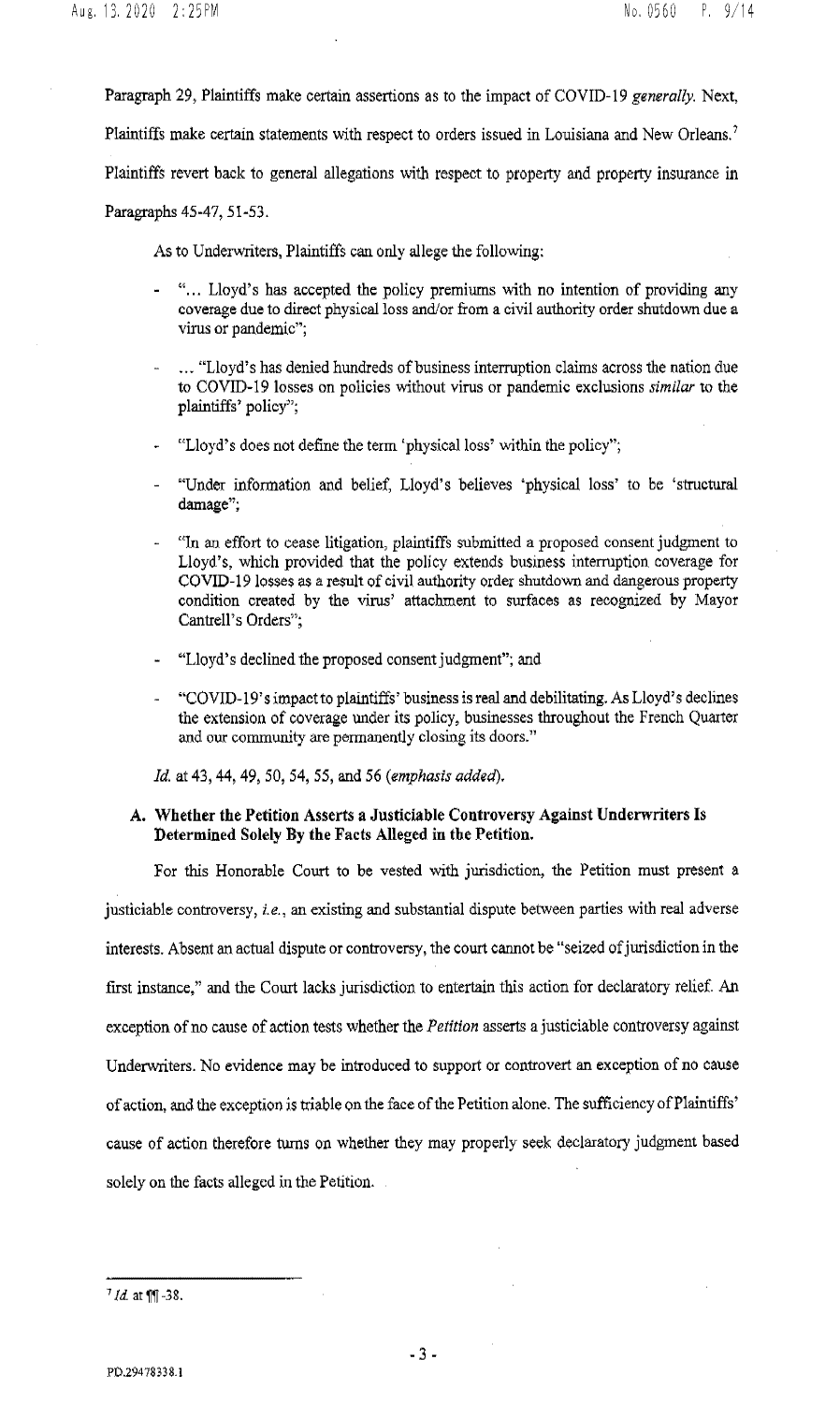Louisiana Code of Civil Procedure Article 1871 governs declaratory judgment proceedings, providing Louisiana courts authority to "declare rights, status, and other legal relations whether or not further relief is or could be claimed." Like actions for conventional judgments, basic to the exercise of procedures for declaratory relief, the action must present a justiciable controversy. The Louisiana Supreme Court defined a justiciable controversy in the context of an action for declaratory relief as follows:

> A "justiciable controversy" connotes ... an existing actual and substantial dispute, as distinguished from one that is merely hypothetical or abstract, and a dispute which involves the legal relations of the parties who have real adverse interests, and upon which the judgment of the court may effectively operate through a decree of conclusive character. Further ... the dispute presented should be of sufficient immediacy and reality to warrant the issuance of a declaratory judgment.

> *Abbott v. Parker,* 259 La. 279, 249 So.2d 908, 918 (1971),appeal dismissed, 404 U.S. 931,92 S.Ct. 281,30 L.Ed.2d 244 (1971).

"Without doubt, for a court to entertain an action for declaratory relief, there must be a justiciable controversy and the question presented must be real and not theoretical.<sup>8</sup> "A court must refuse to entertain an action for a declaration of rights if the issue presented is based on a contingency that may or may not arise. Cases submitted for adjudication must be justiciable, ripe for decision, and not brought prematurely."9

This action does not present a justiciable controversy.<sup>10</sup> As an initial matter, Plaintiffs fail to allege the threshold requirement to state a cause of action against Underwriters: a dispute. The sole allegations against Underwriters are (1) that they issued the Policy; and (2) "[b]ased on information or belief' Underwriters "accepted the policy premiums with no intention of providing any coverage due to direct physical loss and/or from a civil authority shutdown due to a global pandemic virus." These allegations do not present a real, active dispute between the parties.

Indeed, the Petition is devoid of the most basic elements of any acmal insurance coverage dispute: an insured and an insurer taking contrary positions on coverage with a respect to a claim that has actually been submitted to the insurer for losses that have actually been sustained as the result of events that have actually occurred. In sum, the factual allegations fail to present any

*<sup>&#</sup>x27;Am. Waste* & *Pollution Control Co. v.* Sr. *Martin Par. Police Jury,* 627 So.2d 158, !62 (La. !993); *Abbott,* 249 So.2d at 918.

*<sup>&#</sup>x27;Noifolk* S. *Corp.* v. *Cal\_ Union Ins. Co.,* 2002·0369, 2002-0371 and 2002·0372 (La. App. 1 Cir. 9/12/03); 859 So.2d 167, 185 (gathering cases) (emphasis added).

<sup>&</sup>lt;sup>10</sup> Notwithstanding the Plaintiffs' utter failure to report the claim as required by the Policy and respond to Underwriters' inquiries with respect to Plaintiffs' claim, Underwriters reserve the right to fonnally take a coverage position based on the limited and incomplete information alleged in the Amended Petition, which may render this issue moot.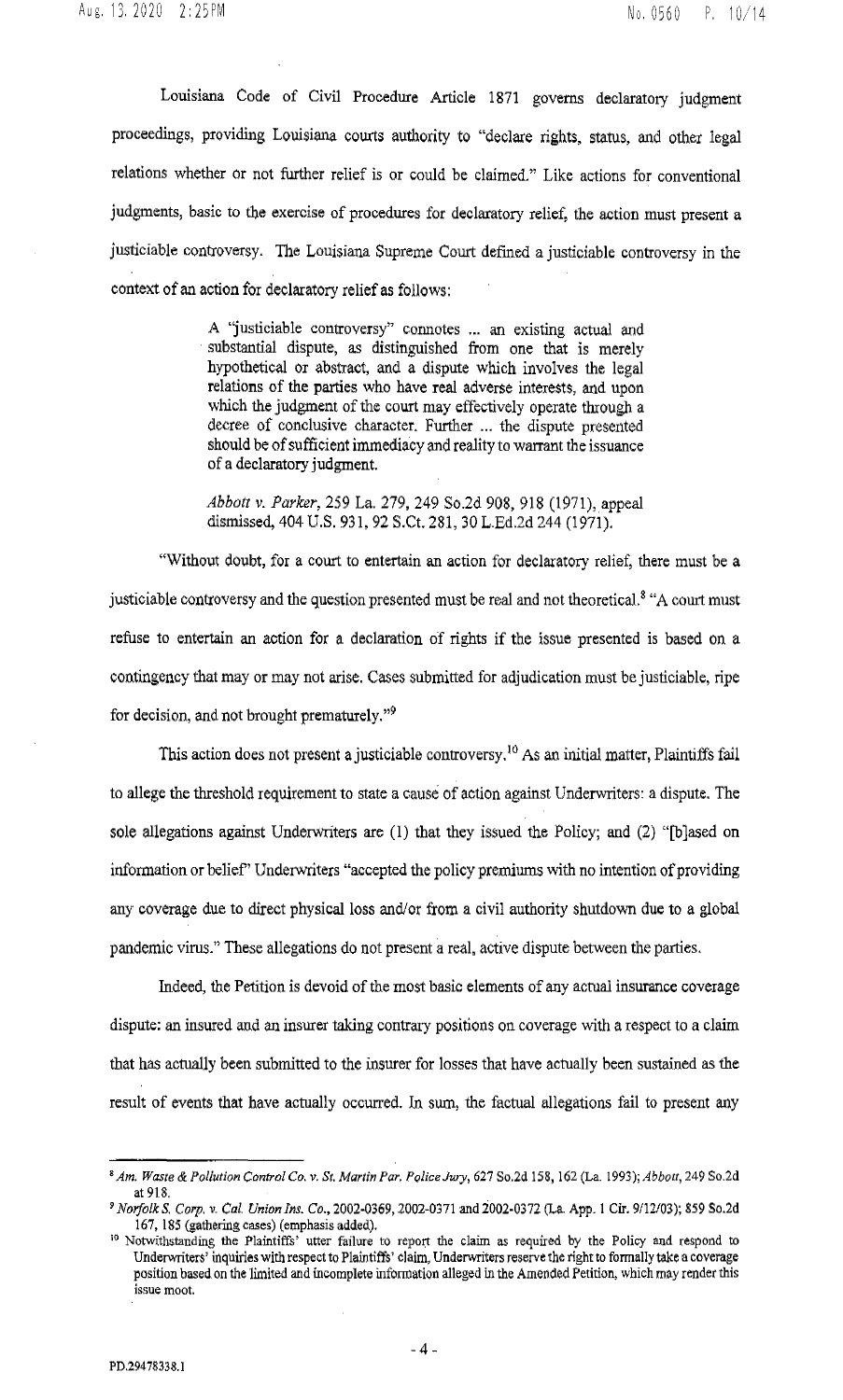dispute between the parties, let alone an existing actual and substantial dispute which is of sufficient immediacy and reality to warrant the issuance of a declaratory judgment.

The longstanding prohibition against issuing advisory opinions based on contingent or hypothetical events forecloses the relief Plaintiffs seek. As the Louisiana Supreme Court admonished, "[a] court must refuse to entertain an action tor a delineation of rights if the issue presented is ... based on a contingency which may or may not arise." *American Waste* & *Pollution Control Co. v. St. Martin Parish Police Jury,* 627 So.2d 158, 162 (La. 1993). Applying this principle, Louisiana courts—including the Fourth Circuit—have declined to render declaratory relief where, as here, the issue presented is based on a contingency that may or may not arise. For example, in *Certain Underwriters at Lloyd's, London, v. Zulu Soc. Aid* & *Pleasure Club,* 2011 La. App. Unpub. LEXIS 790,2011-0767 (La. App. 4 Cir. 12/28/11); 81 So.3d !018, writ denied 2012 La. LEXIS 897 (La. Mar. 30, 2012), the Fourth Circuit affirmed the trial court's grant of an exception of no cause of action with respect to the declaratory judgment action filed by Certain Underwriters at Lloyd's, London wherein Underwriters sought a declaration that they owed no duty to defend or indemnify their insured with respect to personal injury lawsuits filed against the insured for injuries resulting from the tossing of coconuts from the insured's Mardi Gras float. The Fourth Circuit agreed that no justiciable controversy was presented because the insurer's obligations under the policy hinged on a contingency that may or may not occur: whether the insured would be found liable in the underlying personal injury suits. Here, as in *Zulu,* the coverage issues presented hinge on contingencies that may or may not arise, rendering plaintiffs' request for declaratory relief improper.

Similarly, in *Ventura Prop. Mgmt v. Hous. Auth. of New Orleans,* 815 So.2d 324,2002 La. App. LEXIS 1380, 2001-1297 (La. App. 4 Cir. 03/27/02), the fourth Circuit held that plaintiffs' declaratory judgment action involving the rights of the parties under an indemnity and hold harmless agreement failed to present a justiciable controversy because the contractual indemnity obligations were contingent upon a determination of liability in several underlying lawsuits. If there were no tinding of liability in the first instance, the request for a declaration of rights under the indemnity agreement would be rendered moot. Here, as in *Ventura,* the Court is being asked render declaratory relief under a contract of insurance where the coverage issues presented are based on contingencies that may or may not arise. As in *Ventura,* this Court should decline plaintiffs' request for declaratory relief.

- 5-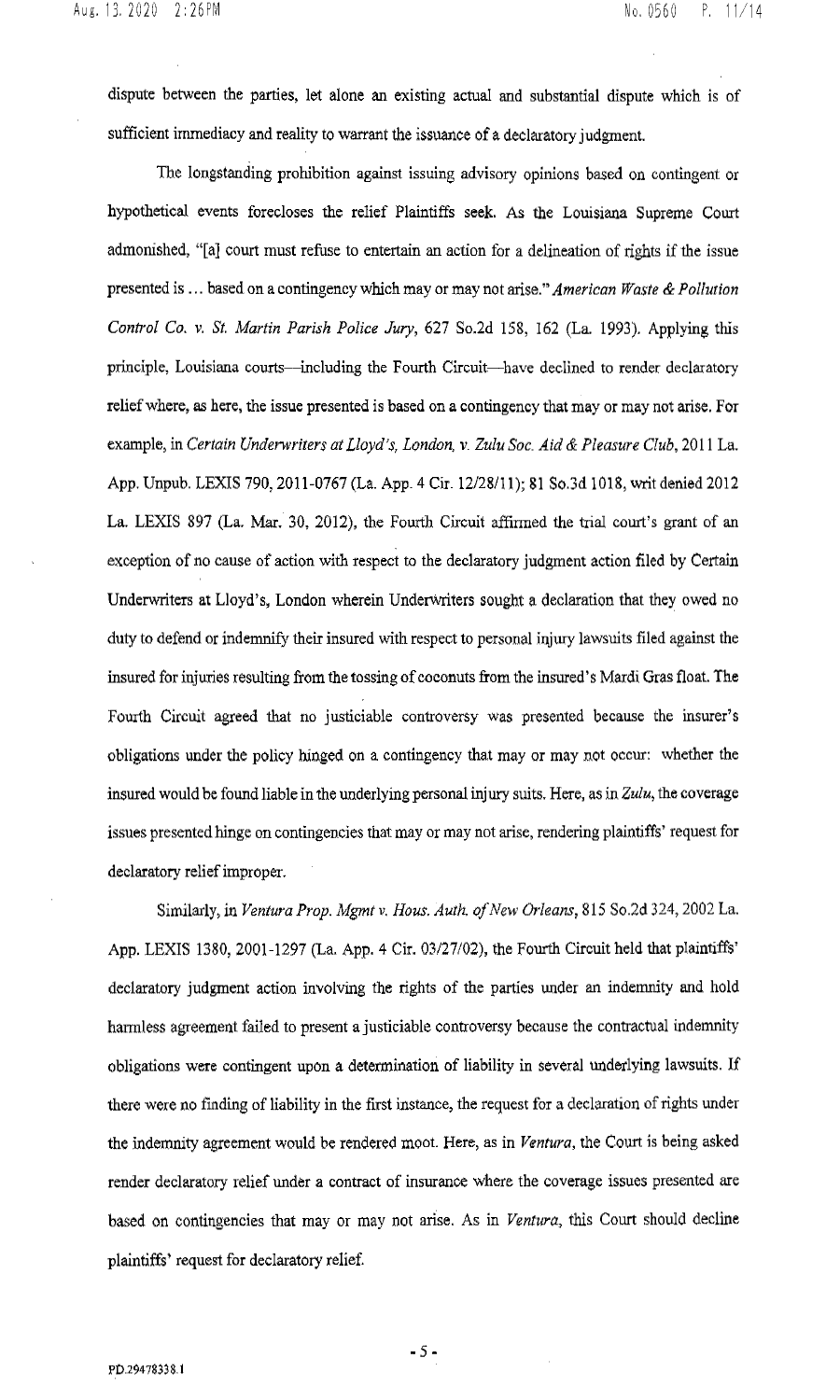Nor can Plaintiffs manufacture a justiciable controversy by presenting Underwriters with a Consent Judgment that is rife with cherry-picked assertions of fact coupled with self-serving legal conclusions. Again, whether a justiciable controversy has been presented must be determined solely by reference to the well-pleaded allegations set forth in the petition, which must be accepted as true for purposes of adjudicating the exception of no cause of action. The allegations set forth in the Petition fail to present a justiciable controversy.

## B. Rendering A Declaratory Judgment In This Matter Would Not Terminate the Uncertainty Giving Rise to This Proceeding.

Plaintiffs are asking this Court to determine in the abstract whether contamination from Corona virus would constitute direct physical loss to insured property within the meaning of the policy. Plaintiffs are likewise asking the Court to determine in the abstract whether the policy provides coverage to plaintiffs for *"any* civil authority orders shutting down or limiting operations of restaurants in the New Orleans area<sup>" 11</sup> due to physical loss from Coronavirus contamination. This request presumptively includes *future* orders not yet in place. In addition to being procedurally improper, deciding these coverage issues in the abstract would only serve to foster uncertainty-as this theoretical exercise would deprive the parties and the Court from making an informed decision based on real world events that (when and if they do occur) may bare directly on the coverage questions presented. For example, if and when the presence of the virus is detected at the insured premises, did the presence of the virus physically damage the insured property, and if so, how and to what extent? Was the insured able to disinfect the property within 72 hoursbefore the applicable period of restoration commences (and thus before business interruption coverage is triggered)? Would the factual circumstances presented in the context of an actual claim implicate other coverage exclusions in the policy, such as, for example, the loss of market exclusion or the exclusion for loss caused by acts or decisions of any governmental body? Was the loss of business income actually caused by the physical contamination of the insured premises or by some other factor(s), such as the general fear of patrons from venturing out during a pandemic? What might "any future civil authority" order(s) actually prohibit? Will the hypothetical future orders completely prohibit access to the insured's property or merely limit capacity or hours of operation or type of services that may be provided? When the future hypothetical civil authority order(s) are issued, will the insured or its employees or its customers continue to access the insured

 $11$  Ex. "B" at  $$60$  (emphasis added).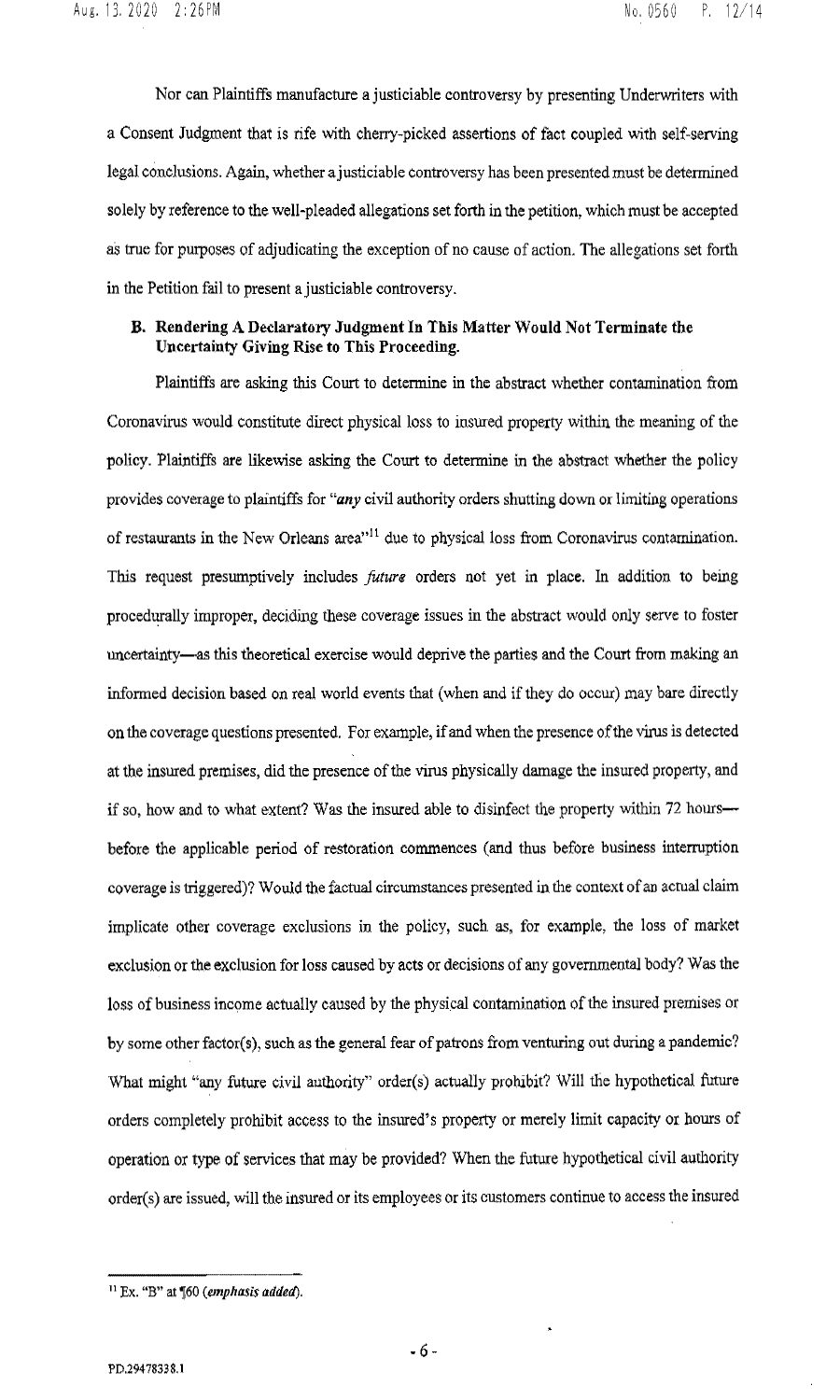property? Will the hypothetical future civil authority orders be issued in response to physical damage to property located within a one mile radius of the insured premises? Will the hypothetical future civil authority orders be issued within the policy period? These are just some of the questions that bare directly on the coverage issues presented, and these questions can only be answered by the occurrence of actual events giving rise to an actual claim that is actually presented to Underwriters. Unless and until Plaintiffs actually submit a claim for an actual loss sustained as a result of actual events, there can be no definitive adjudication of coverage under the Policy. Any judgment issued now---based on incomplete, unresolved, and hypothetical facts--would only serve to foster uncertainty, sow confusion, risk inconsistent judgments, and potentially result in significant prejudice to the parties. For these additional reasons, Underwriters urge this Court to exercise its discretion under Louisiana Code of Civil Procedure Article 1876, which provides that a trial court "may refuse to render a declaratory judgment or decree where [as here] such judgment or decree, if rendered, would not terminate the uncertainty or controversy giving rise to the proceeding."

#### **CONCLUSION**

For the foregoing reasons, Underwriters respectfully urge the Court to sustain their Peremptory Exception of No Cause of Action and Dilatory Exception of Prematurity.